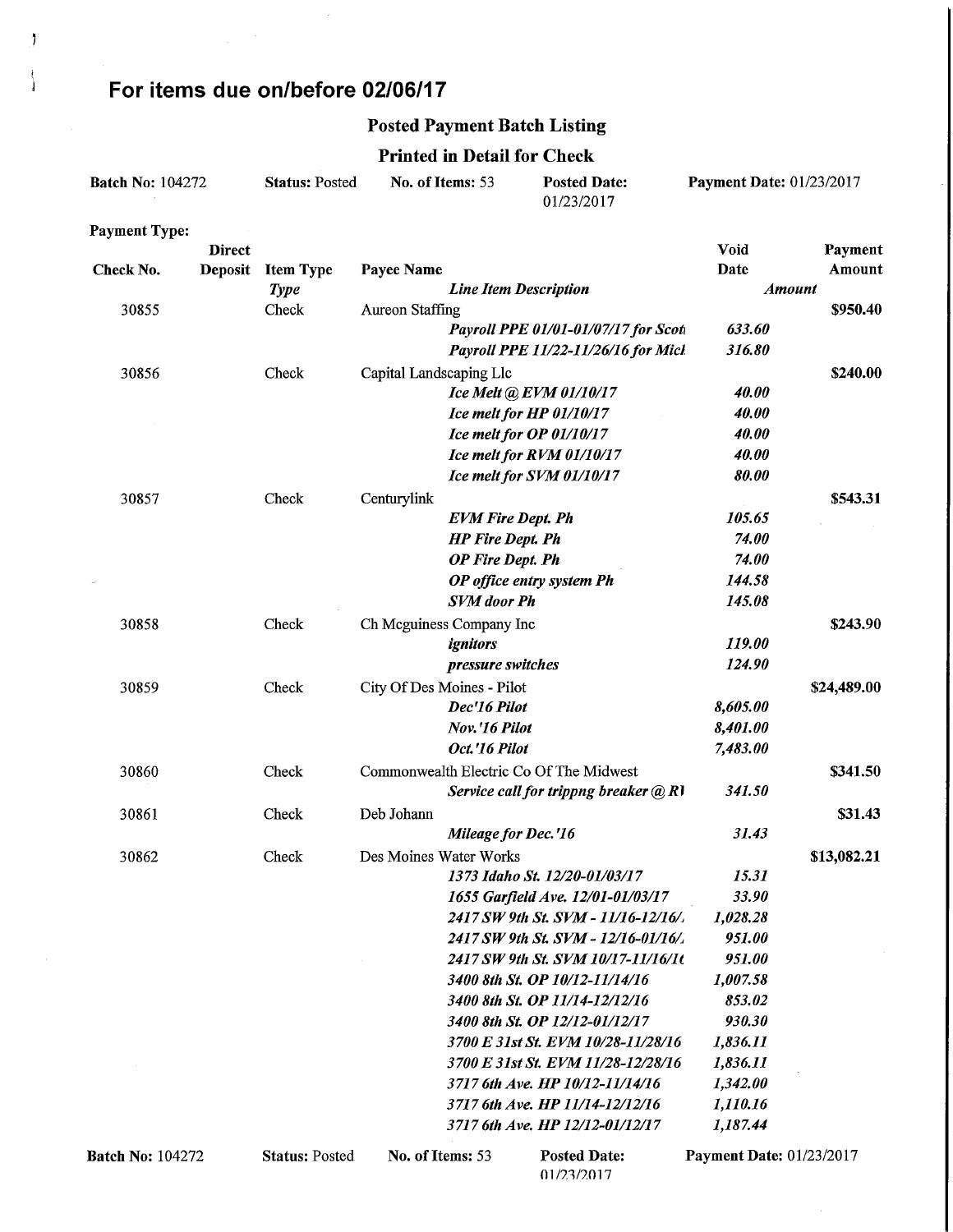| <b>Payment Type:</b> |                |                      |                         |                                         |                              |                   |
|----------------------|----------------|----------------------|-------------------------|-----------------------------------------|------------------------------|-------------------|
|                      | <b>Direct</b>  |                      |                         |                                         | <b>Void</b>                  | Payment<br>Amount |
| Check No.            | <b>Deposit</b> | <b>Item Type</b>     | Payee Name              |                                         | <b>Date</b><br><b>Amount</b> |                   |
| 30863                |                | <b>Type</b><br>Check | Kone Inc                | <b>Line Item Description</b>            |                              | \$1,455.00        |
|                      |                |                      |                         | Elevator maint. for Dec.'16 - all man   | 727.50                       |                   |
|                      |                |                      |                         | Elevator maint. for Sept.'16 - all mar. | 727.50                       |                   |
| 30864                |                | Check                | Menards Inc             |                                         |                              | \$2,029.96        |
|                      |                |                      |                         | blinds, plumbing parts, showerheads, s  | 1,030.89                     |                   |
|                      |                |                      |                         | caulking, primer, toilets, misc.        | 995.68                       |                   |
|                      |                |                      |                         | SKU No.@# 2111007-40" galv. han;        | 3.39                         |                   |
| 30865                |                | Check                | Midamerican Energy      |                                         |                              | \$4,299.11        |
|                      |                |                      |                         | 3400 8th St. OP 12/12-01/12/17          | 1,203.16                     |                   |
|                      |                |                      |                         | 3700 E 31st St EVM 12/08-01/10/17       | 1,490.79                     |                   |
|                      |                |                      |                         | 3717 6th Ave. HP 12/12-01/12/17         | 1,605.16                     |                   |
| 30866                |                | Check                | Miller's Hardware       |                                         |                              | \$14.35           |
|                      |                |                      |                         | screws, batteries                       | 14.35                        |                   |
| 30867                |                | Check                | Nite Owl Printing       |                                         |                              | \$1,522.00        |
|                      |                |                      |                         | #9 regular envelopes, Full applicatio.  | 343.25                       |                   |
|                      |                |                      |                         | Certification of citizenship status     | 158.75                       |                   |
|                      |                |                      |                         | HUD-52675 form, Appt ck list, Reasbl    | 1,020.00                     |                   |
| 30868                |                | Check                | Pangea Foundation       |                                         |                              | \$1,190.00        |
|                      |                |                      |                         | Annual Maint. & support AASC onli.      | 1,190.00                     |                   |
| 30869                |                | Check                | Peggy Jensen            |                                         |                              | \$49.95           |
|                      |                |                      |                         | To reimburse purchase of access card    | 49.95                        |                   |
| 30870                |                | Check                | Petty Cash - Deb Johann |                                         |                              | \$224.05          |
|                      |                |                      |                         | Petty cash replenishment                | 224.05                       |                   |
| 30871                |                | Check                |                         | Remedy Intelligent Staffing             |                              | \$347.90          |
|                      |                |                      |                         | Payroll PPE 01/08/17 Addy Fry           | 347.90                       |                   |
| 30872                |                | Check                |                         | Renovation Solutions, LLC               |                              | \$2,077.00        |
|                      |                |                      |                         | Monthly on call, lockout & maint.all    | 2,077.00                     |                   |
| 30873                |                | Check                | Security Locksmiths     |                                         |                              | \$363.75          |
|                      |                |                      |                         | rekey lock key blanks, cylinders        | 298.95                       |                   |
|                      |                |                      |                         | rekeys, keys,                           | 64.80                        |                   |
| 30874                |                | Check                | TALX CORPORATION        |                                         |                              | \$1,260.00        |
|                      |                |                      |                         | Income verification for Dec.'16         | 1,260.00                     |                   |
| 30875                |                | Check                | Ww Grainger             |                                         |                              | \$189.92          |
|                      |                |                      |                         | sewer machine cables                    | 189.92                       |                   |
|                      |                |                      |                         | <b>Total for Payment Type:</b>          |                              | \$54,944.74       |
|                      |                |                      |                         | Total for Batch No: 104272              |                              | \$54,944.74       |
|                      |                |                      |                         |                                         | Total for All Batch(s):      | \$54,944.74       |

 $\sim$   $\sim$ 

 $\sim$ 

 $\sim$ 

 $\bar{1}$ 

 $\equiv$ 

 $\mathcal{A}^{\mathcal{A}}$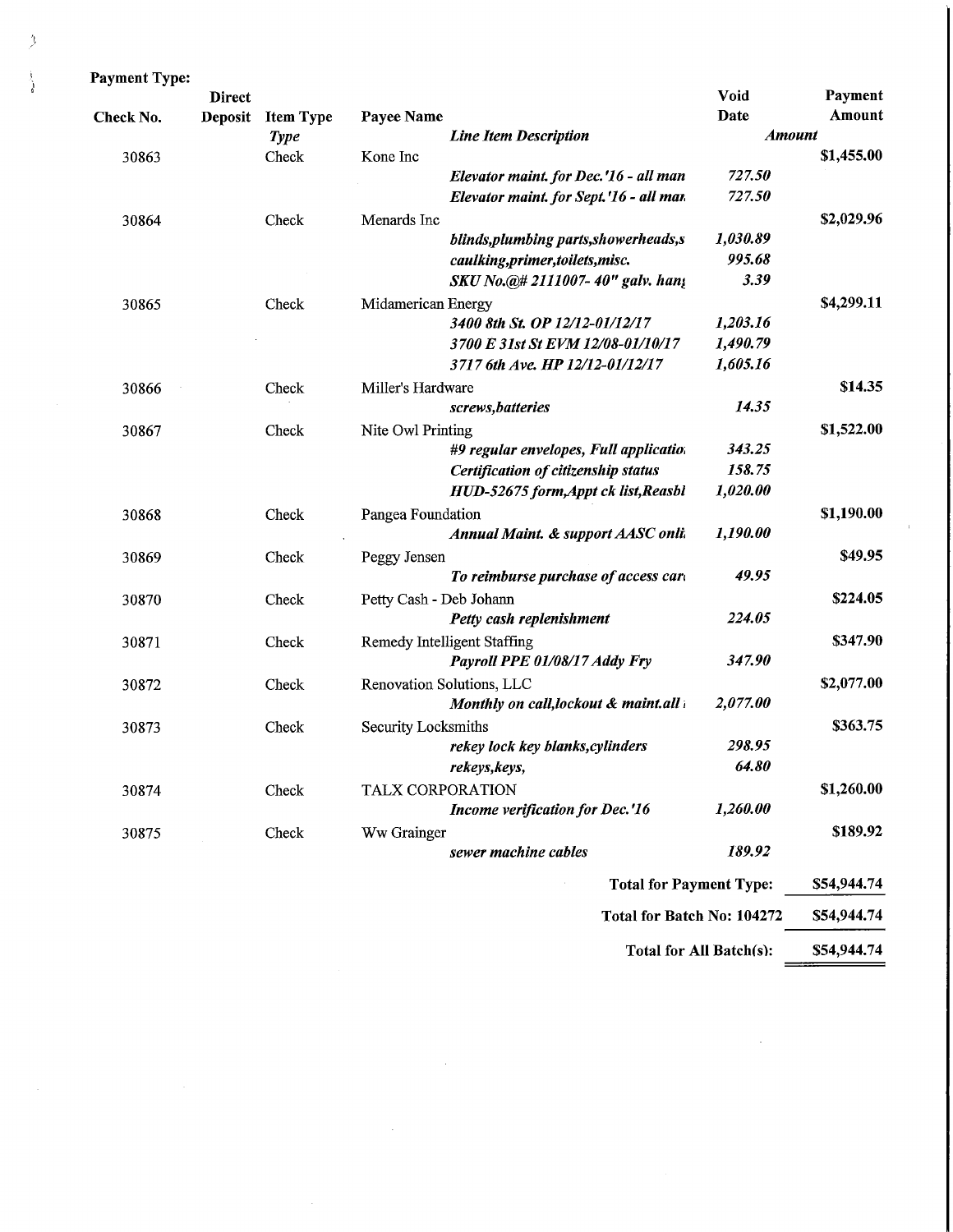## For items due on/before 02/13/17

## Posted Payment Batch Listing

#### Printed in Detail for Check

| <b>Batch No: 104298</b>     |               | <b>Status: Posted</b> | No. of Items: 29<br><b>Posted Date:</b><br>01/31/2017 |                              | Payment Date: 01/31/2017                  |                                 |                         |
|-----------------------------|---------------|-----------------------|-------------------------------------------------------|------------------------------|-------------------------------------------|---------------------------------|-------------------------|
| <b>Payment Type:</b>        |               |                       |                                                       |                              |                                           |                                 |                         |
|                             | <b>Direct</b> |                       |                                                       |                              |                                           | Void                            | Payment                 |
| <b>Deposit</b><br>Check No. |               | <b>Item Type</b>      | Payee Name                                            |                              |                                           | Date                            | Amount<br><b>Amount</b> |
| 30877                       |               | <b>Type</b><br>Check  | <b>Aureon Staffing</b>                                | <b>Line Item Description</b> |                                           |                                 | \$1,425.60              |
|                             |               |                       |                                                       |                              | Payroll PPE 01/08-01/14/17 for Sc         | 792.00                          |                         |
|                             |               |                       |                                                       |                              | Payroll PPE 1/15-1/21/17 for Scott        | 633.60                          |                         |
| 30878                       |               | Check                 | Capital Landscaping Llc                               |                              |                                           |                                 | \$2,729.90              |
|                             |               |                       |                                                       |                              | Snow removal @ 1400 10th, 2004 L          | 107.00                          |                         |
|                             |               |                       |                                                       |                              | Snow removal @ EVM 01/14/17               | 571.70                          |                         |
|                             |               |                       |                                                       |                              | Snow removal @ HP 01/15/17                | 447.25                          |                         |
|                             |               |                       |                                                       |                              | Snow removal @ OP 01/15/17                | 532.25                          |                         |
|                             |               |                       |                                                       |                              | Snow removal @ RVM 01/15/17               | 571.70                          |                         |
|                             |               |                       |                                                       |                              | Snow removal @ SVM 01/16/17               | 500.00                          |                         |
| 30879                       |               | Check                 | Centurylink                                           |                              |                                           |                                 | \$307.03                |
|                             |               |                       |                                                       |                              | <b>EVM</b> Entry system phone             | 48.09                           |                         |
|                             |               |                       |                                                       |                              | <b>EVM Fire Alarm phone</b>               | 92.72                           |                         |
|                             |               |                       |                                                       | <b>EVM</b> Office Ph         |                                           | 47.61                           |                         |
|                             |               |                       |                                                       |                              | <b>RVM</b> Intercom Phone                 | 44.61                           |                         |
|                             |               |                       |                                                       | <b>SVM Fire Phone</b>        |                                           | 74.00                           |                         |
| 30880                       |               | Check                 |                                                       |                              | Commonwealth Electric Co Of The Midwest   |                                 | \$282.63                |
|                             |               |                       |                                                       |                              | Re-wired heating units @ RVM              | 282.63                          |                         |
| 30881                       |               | Check                 |                                                       |                              | Housing Authority Risk Retention Group    |                                 | \$7,380.00              |
|                             |               |                       |                                                       |                              | <b>Commercial Liability - Installment</b> | 7,380.00                        |                         |
| 30882                       |               | Check                 | Housing Insurance Services Inc                        |                              |                                           |                                 | \$12,517.00             |
|                             |               |                       |                                                       |                              | Commercial property - installment         | 12,517.00                       |                         |
| 30883                       |               | Check                 | Interstate Power Systems, Inc                         |                              | Jan'17 Generator inspection for al        | 493.50                          | \$493.50                |
|                             |               |                       |                                                       |                              |                                           |                                 |                         |
| 30884                       |               | Check                 | Menards Inc                                           |                              | door latch protectors, grease, blind, ¿   | 106.59                          | \$106.59                |
| 30885                       |               | Check                 | Miller's Hardware                                     |                              |                                           |                                 | \$53.31                 |
|                             |               |                       |                                                       | a/c sensor, file, screws     |                                           | 28.18                           |                         |
|                             |               |                       |                                                       | toilet flanges, screws       |                                           | 25.13                           |                         |
| 30886                       |               | Check                 | Nan Mckay & Associates                                |                              |                                           |                                 | \$704.42                |
|                             |               |                       |                                                       |                              | Go 8 Monthly maintenance & Serv           | 704.42                          |                         |
| 30887                       |               | Check                 | Office Depot                                          |                              |                                           |                                 | \$403.78                |
|                             |               |                       |                                                       |                              | accrdn file; elec stplr; stpls; fl fldrs  | 229.82                          |                         |
|                             |               |                       |                                                       |                              | fl fldrs; dvd-r; 2" prng fstnrs; lgl p    | 173.96                          |                         |
| 30888                       |               | Check                 | Peggy Jensen                                          |                              |                                           |                                 | \$26.46                 |
|                             |               |                       |                                                       | Dec.'16 Mileage              |                                           | 26.46                           |                         |
| 30889                       |               | Check                 | Polk County Auditors Office                           |                              |                                           |                                 | \$9,459.66              |
|                             |               |                       |                                                       |                              | Remodeling cost @ RP                      | 9,459.66                        |                         |
| 30890                       |               | Check                 | Remedy Intelligent Staffing                           |                              |                                           |                                 | \$795.20                |
|                             |               |                       |                                                       |                              | Payroll PPE 01/15/17 for Adda Fry         | 795.20                          |                         |
| <b>Batch No: 104298</b>     |               | <b>Status: Posted</b> | No. of Items: 29                                      |                              | <b>Posted Date:</b><br>01/31/2017         | <b>Payment Date: 01/31/2017</b> |                         |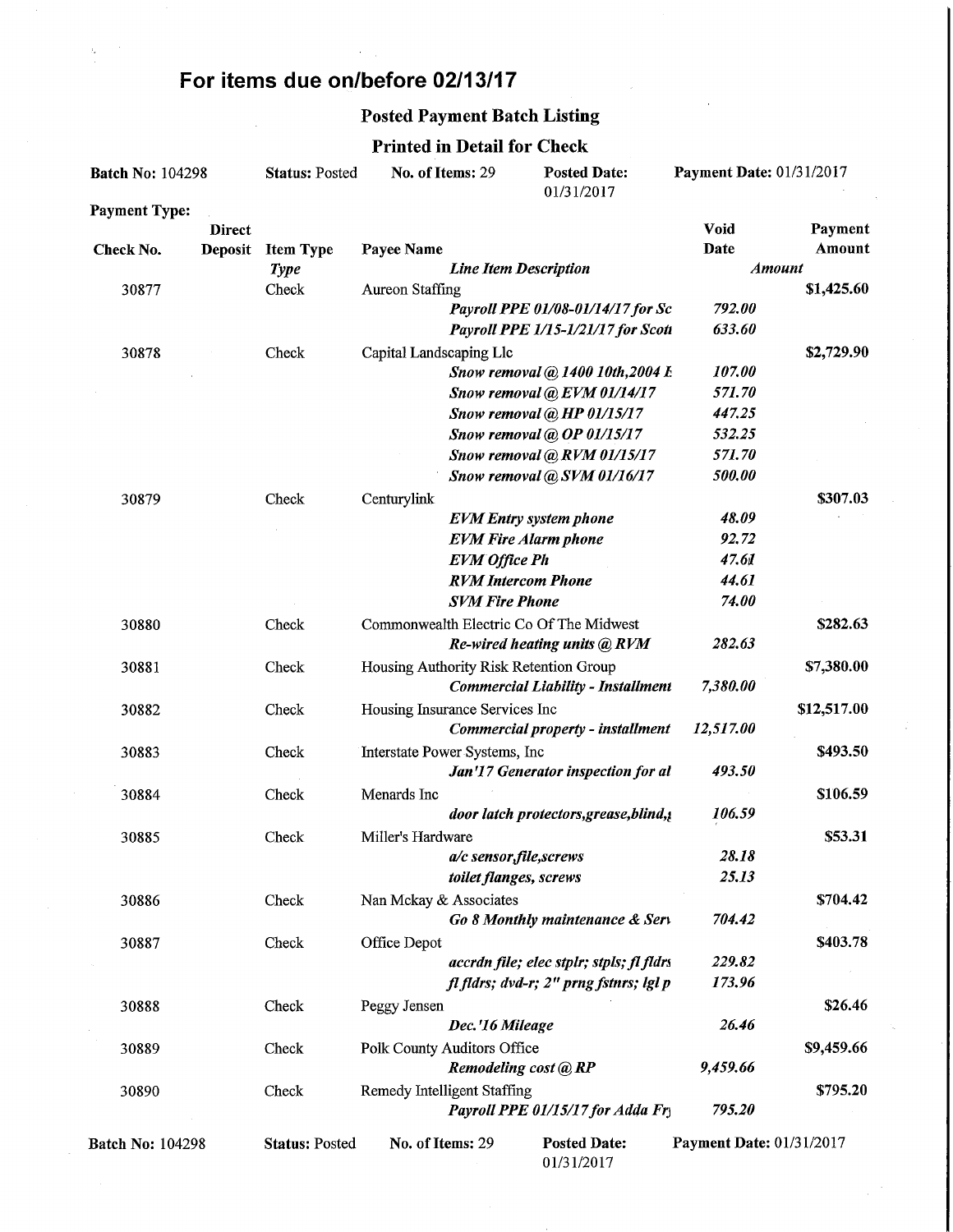| Payment Type: |                |                  |                                       |                         |                |
|---------------|----------------|------------------|---------------------------------------|-------------------------|----------------|
|               | <b>Direct</b>  |                  |                                       | <b>Void</b>             | Payment        |
| Check No.     | <b>Deposit</b> | <b>Item Type</b> | Payee Name                            | Date                    | Amount         |
|               |                | <b>Type</b>      | <b>Line Item Description</b>          | <b>Amount</b>           |                |
| 30891         |                | Check            | <b>Strauss Security Solutions</b>     |                         | \$235.50       |
|               |                |                  | Serv call to repl cyl key switch frnt | 235.50                  |                |
| 30892         |                | Check            | The Paper Corp                        |                         | \$130.15       |
|               |                |                  | Legal copy paper                      | 130.15                  |                |
| 30893         |                | Check            | Zeller & Associates L.C.              |                         | <b>\$40.00</b> |
|               |                |                  | <b>Service of FED on James Aloung</b> | 40.00                   |                |
|               |                |                  | <b>Total for Payment Type:</b>        |                         | \$37,090.73    |
|               |                |                  | Total for Batch No: 104298            |                         | \$37,090.73    |
|               |                |                  |                                       | Total for All Batch(s): | \$37,090.73    |

 $\sim$   $\sim$ 

 $\label{eq:2} \frac{1}{\sqrt{2}}\left(\frac{1}{\sqrt{2}}\right)^2\frac{1}{\sqrt{2}}\left(\frac{1}{\sqrt{2}}\right)^2.$ 

 $\label{eq:2.1} \frac{1}{\sqrt{2}}\left(\frac{1}{\sqrt{2}}\right)^{2} \left(\frac{1}{\sqrt{2}}\right)^{2} \left(\frac{1}{\sqrt{2}}\right)^{2} \left(\frac{1}{\sqrt{2}}\right)^{2} \left(\frac{1}{\sqrt{2}}\right)^{2} \left(\frac{1}{\sqrt{2}}\right)^{2} \left(\frac{1}{\sqrt{2}}\right)^{2} \left(\frac{1}{\sqrt{2}}\right)^{2} \left(\frac{1}{\sqrt{2}}\right)^{2} \left(\frac{1}{\sqrt{2}}\right)^{2} \left(\frac{1}{\sqrt{2}}\right)^{2} \left(\$ 

 $\label{eq:2.1} \frac{1}{\sqrt{2\pi}}\int_{\mathbb{R}^3} \frac{1}{\sqrt{2\pi}}\,d\mu\,d\mu\,.$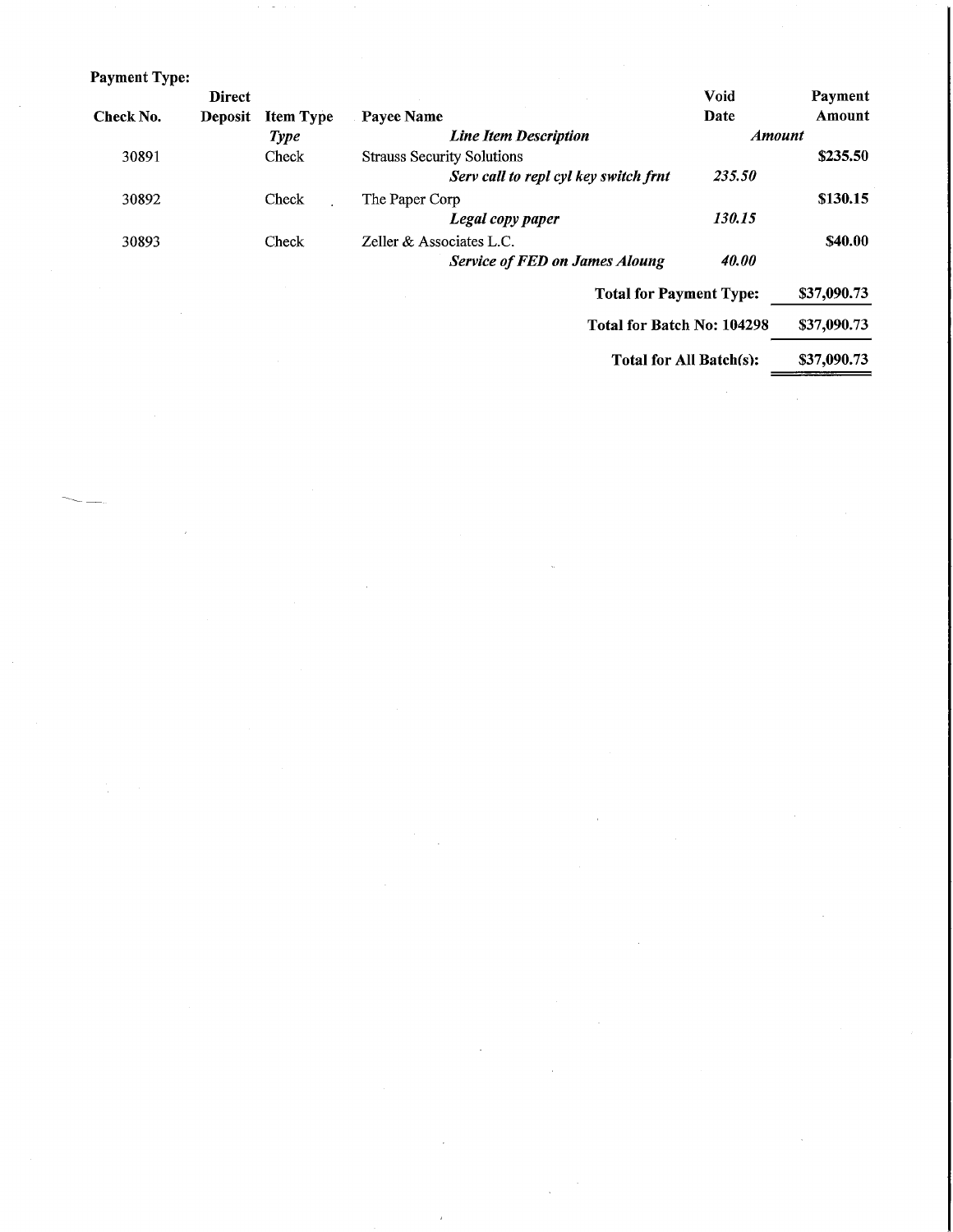# For items due on/before 02/20/17

## Posted Payment Batch Listing

### Printed in Detail for Check

| <b>Batch No: 104316</b> |                | <b>Status: Posted</b> | No. of Items: 57<br><b>Posted Date:</b><br>02/06/2017 |                              | Payment Date: 02/06/2017                |                          |               |
|-------------------------|----------------|-----------------------|-------------------------------------------------------|------------------------------|-----------------------------------------|--------------------------|---------------|
| <b>Payment Type:</b>    |                |                       |                                                       |                              |                                         |                          |               |
|                         | <b>Direct</b>  |                       |                                                       |                              |                                         | Void                     | Payment       |
| Check No.               | <b>Deposit</b> | <b>Item Type</b>      | Payee Name                                            |                              |                                         | Date                     | Amount        |
|                         |                | <b>Type</b>           |                                                       | <b>Line Item Description</b> |                                         |                          | <b>Amount</b> |
| 30894                   |                | Check                 | <b>Aureon Staffing</b>                                |                              |                                         |                          | \$792.00      |
|                         |                |                       |                                                       |                              | Payroll PPE 02/03/17 for Scott Boy      | 792.00                   |               |
| 30895                   |                | Check                 | <b>Bergstrom Construction Inc</b>                     |                              |                                         |                          | \$79,448.50   |
|                         |                |                       |                                                       |                              | Construction project @ EVM Peric        | 79,448.50                |               |
| 30896                   |                | Check                 | Bojos Carpet & Tile Care                              |                              |                                         |                          | \$3,050.00    |
|                         |                |                       |                                                       |                              | Jan'17 Janitorial services for all m    | 3,050.00                 |               |
| 30897                   |                | Check                 | Canon Financial Services, Inc.                        |                              |                                         |                          | \$639.30      |
|                         |                |                       |                                                       |                              | Monthly leasing of Canon copier/p       | 639.30                   |               |
| 30898                   |                | Check                 | Capital Landscaping Llc                               |                              |                                         |                          | \$2,221.50    |
|                         |                |                       |                                                       |                              | Snow removal @ 1400 10th, 1655 C        | 107.00                   |               |
|                         |                |                       |                                                       |                              | Snow removal @ EVM 01/26/17             | 265.00                   |               |
|                         |                |                       |                                                       |                              | Snow removal @ EVM 12/17/16             | 160.00                   |               |
|                         |                |                       |                                                       |                              | Snow removal @ HP 01/26/17              | 230.00                   |               |
|                         |                |                       |                                                       |                              | Snow removal @ HP 12/17/16              | 120.00                   |               |
|                         |                |                       |                                                       |                              | Snow removal @ OP 01/16/17              | 292.50                   |               |
|                         |                |                       |                                                       |                              | Snow removal @ RVM 01/26/17             | 487.50                   |               |
|                         |                |                       |                                                       |                              | Snow removal @ SVM 01/26/17             | 292.50                   |               |
|                         |                |                       |                                                       |                              | Snow removal @ SVM 12/17/16             | 160.00                   |               |
|                         |                |                       |                                                       |                              | Snow removal @1400 10th, 1655 G         | 107.00                   |               |
| 30899                   |                | Check                 | Cbc Innovis Inc                                       |                              |                                         |                          | \$13.55       |
|                         |                |                       |                                                       |                              | Pre-Screening - Dec.16                  | 13.55                    |               |
| 30900                   |                | Check                 | Centurylink                                           |                              |                                         |                          | \$478.35      |
|                         |                |                       |                                                       | <b>HP</b> Fire Alarm Ph      |                                         | 92.72                    |               |
|                         |                |                       |                                                       |                              | HP Office door entry system Ph          | 150.08                   |               |
|                         |                |                       |                                                       | <b>OP Fire Alarm Ph</b>      |                                         | 92.72                    |               |
|                         |                |                       |                                                       | <b>SVM Elevator Ph</b>       |                                         | 50.11                    |               |
|                         |                |                       |                                                       | <b>SVM Fire Alarm Ph</b>     |                                         | 92.72                    |               |
| 30901                   |                | Check                 | <b>Constellation Newenergy Gas Division</b>           |                              |                                         |                          | \$7,990.12    |
|                         |                |                       |                                                       |                              | Gas cost for Dec. '16 - All manors      | 7,990.12                 |               |
| 30902                   |                | Check                 | Deb Johann                                            |                              |                                         |                          | \$78.12       |
|                         |                |                       |                                                       | Jan'17 Mileage               |                                         | 39.38                    |               |
|                         |                |                       |                                                       |                              | Paper towels & clorox wipes for of      | 38.74                    |               |
| 30903                   |                | Check                 | Des Moines Stamp Mfg                                  |                              |                                         |                          | \$158.00      |
|                         |                |                       |                                                       |                              | 2 signature stamps for Tyan Smith       | 68.00                    |               |
|                         |                |                       |                                                       |                              | Blue/red replacement ink pads for       | 40.00                    |               |
|                         |                |                       |                                                       | reband 2 date stamps         |                                         | 50.00                    |               |
| 30904                   |                | Check                 | Des Moines Water Works                                |                              |                                         |                          | \$4,009.93    |
|                         |                |                       |                                                       | 1101 Crocker St. RVM         |                                         | 4,009.93                 |               |
| 30905                   |                | Check                 | <b>Iowa Prison Industries</b>                         |                              |                                         |                          | \$23.50       |
|                         |                |                       |                                                       |                              | <b>Reserved Parking sign, RVM # 520</b> | 13.50                    |               |
| <b>Batch No: 104316</b> |                | <b>Status: Posted</b> | No. of Items: 57                                      |                              | <b>Posted Date:</b><br>02/06/2017       | Payment Date: 02/06/2017 |               |